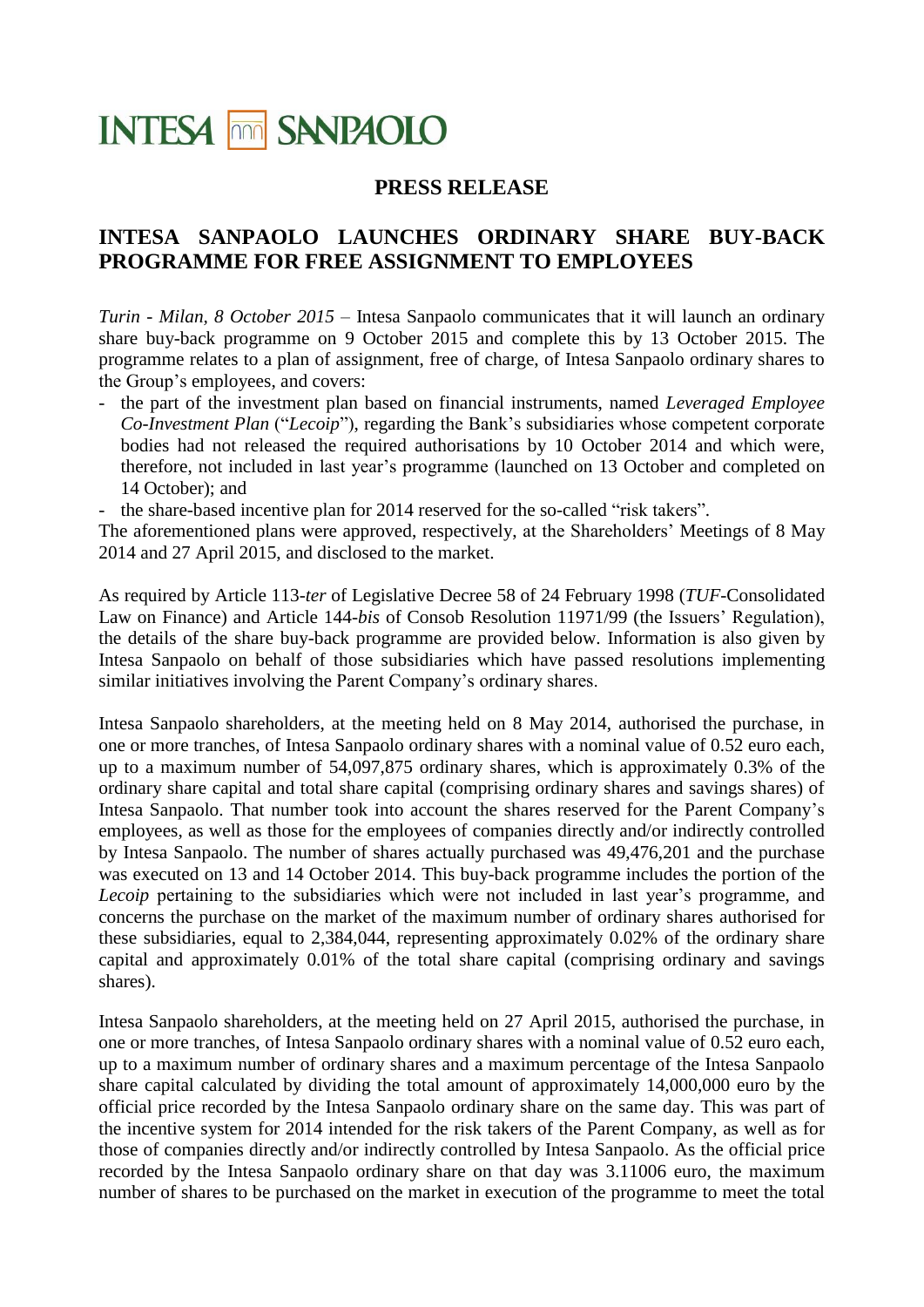requirement of the aforementioned incentive system of the Intesa Sanpaolo Group amounts to 4,501,521, which is approximately 0.03% of the ordinary share capital and total share capital (comprising ordinary shares and savings shares).

Therefore, this purchase programme concerns a total maximum number of Intesa Sanpaolo ordinary shares, equal to 6,885,565, which is approximately 0.04% of the ordinary share capital and total share capital (comprising ordinary shares and savings shares).

Purchases of shares to be assigned, without charge, will be executed in compliance with provisions included in Article 2357 and following of the Italian Civil Code within the limits of distributable income and available reserves, as determined in the financial statements most recently approved. Pursuant to Article 132 of Legislative Decree 58 of 24 February 1998 and Article 144-*bis* of the Issuers' Regulation and subsequent amendments, purchases will be executed on the regulated market MTA managed by Borsa Italiana in accordance with trading methods laid down in the market rules for these transactions.

Moreover, as for the purchase modality, transactions will be carried out in compliance with the conditions and the restrictions under Articles 5 and 6 of the EU Commission Regulation 2273/2003, and market practices as allowed by Consob pursuant to Article 180, paragraph 1, letter c of *TUF*.

In accordance with the authorisation obtained at the Shareholders' Meetings of Intesa Sanpaolo, which is effective for up to 18 months, purchases will be executed at a price identified on a caseby-case basis, net of accessory charges, within a minimum and a maximum price range. This price can be determined using the following criteria:

- the minimum purchase price cannot be lower than the reference price the share recorded in the stock market session on the day prior to each single purchase transaction, less 10 per cent;
- the maximum purchase price cannot be higher than the reference price the share recorded in the stock market session on the day prior to each single purchase transaction, plus 10 per cent.

At any rate, the purchase price will not be higher than the higher of the price of the last independent trade and the highest current independent bid on the market.

Purchases may occur at one or more times.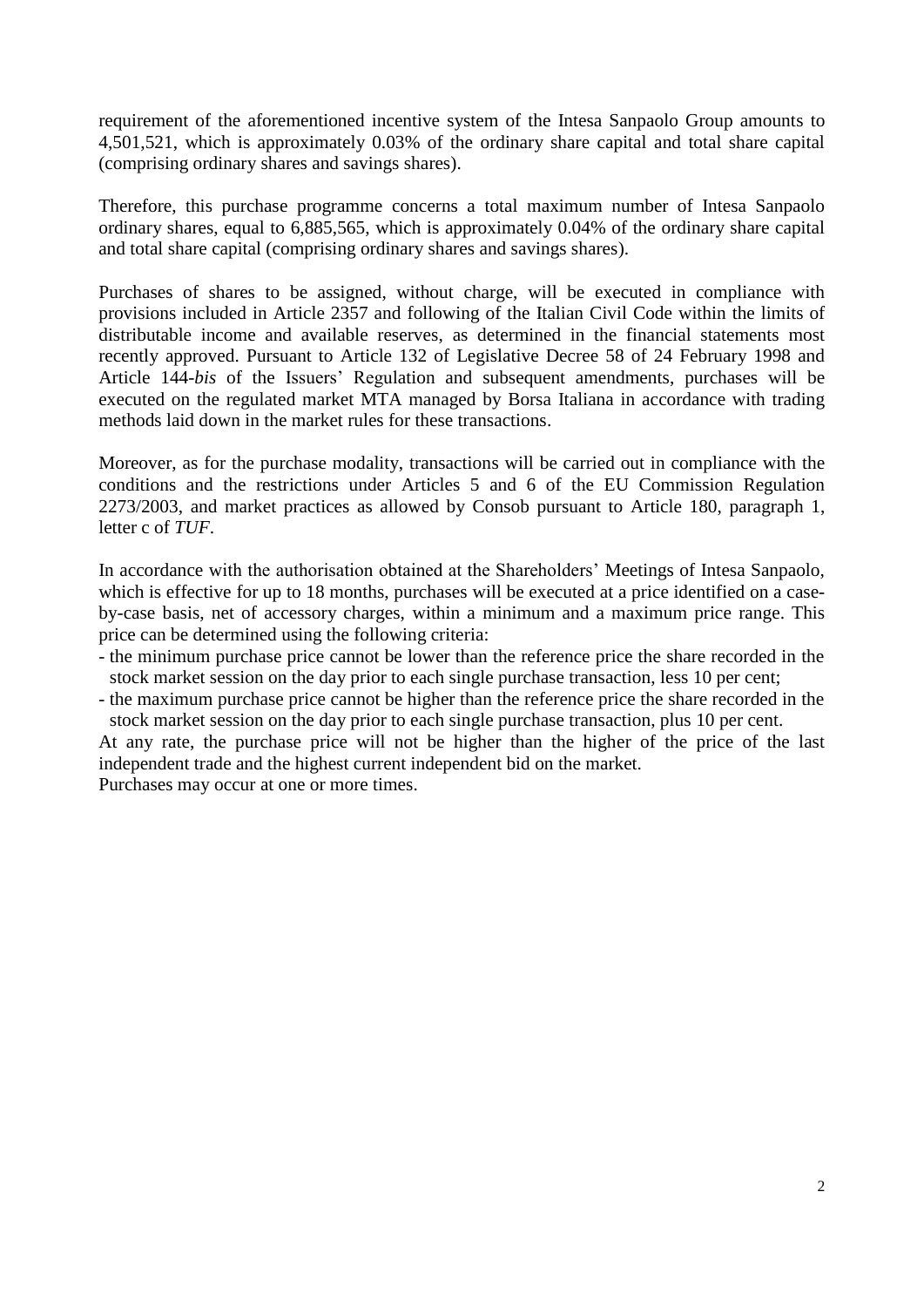Purchases will be executed between 9 October 2015 and 13 October 2015 (included). The total number of shares to be purchased, and therefore the daily volume of purchases to be executed, will not exceed 25% of the daily average volume of the Intesa Sanpaolo ordinary shares traded in September 2015, which was equal to 108 million shares.

Pursuant to Article 2357-ter of the Italian Civil Code, the Intesa Sanpaolo Shareholders' Meetings authorised the disposal on the regulated market of own ordinary shares exceeding the actual needs of the *Lecoip* and those of the incentive system for risk takers, under the same conditions as applied to their purchase and at a price of no less than the reference price recorded by the share in the stock market session on the day prior to each single disposal transaction, less 10 per cent. Alternatively, these shares can be retained for future incentive plans.

The tables below show the details, broken down by Intesa Sanpaolo Group companies, of the purchase programme for Intesa Sanpaolo ordinary shares with regard to the *Lecoip* portion, the incentive system for risk takers, and the total amount.

*Investor Relations Media Relations +39.02.87943180 +39.02.87962326 [investor.relations@intesasanpaolo.com](mailto:investor.relations@intesasanpaolo.com) [stampa@intesasanpaolo.com](mailto:stampa@intesasanpaolo.com)*

*[group.intesasanpaolo.com](http://www.group.intesasanpaolo.com/scriptIsir0/si09/eng_index.jsp)*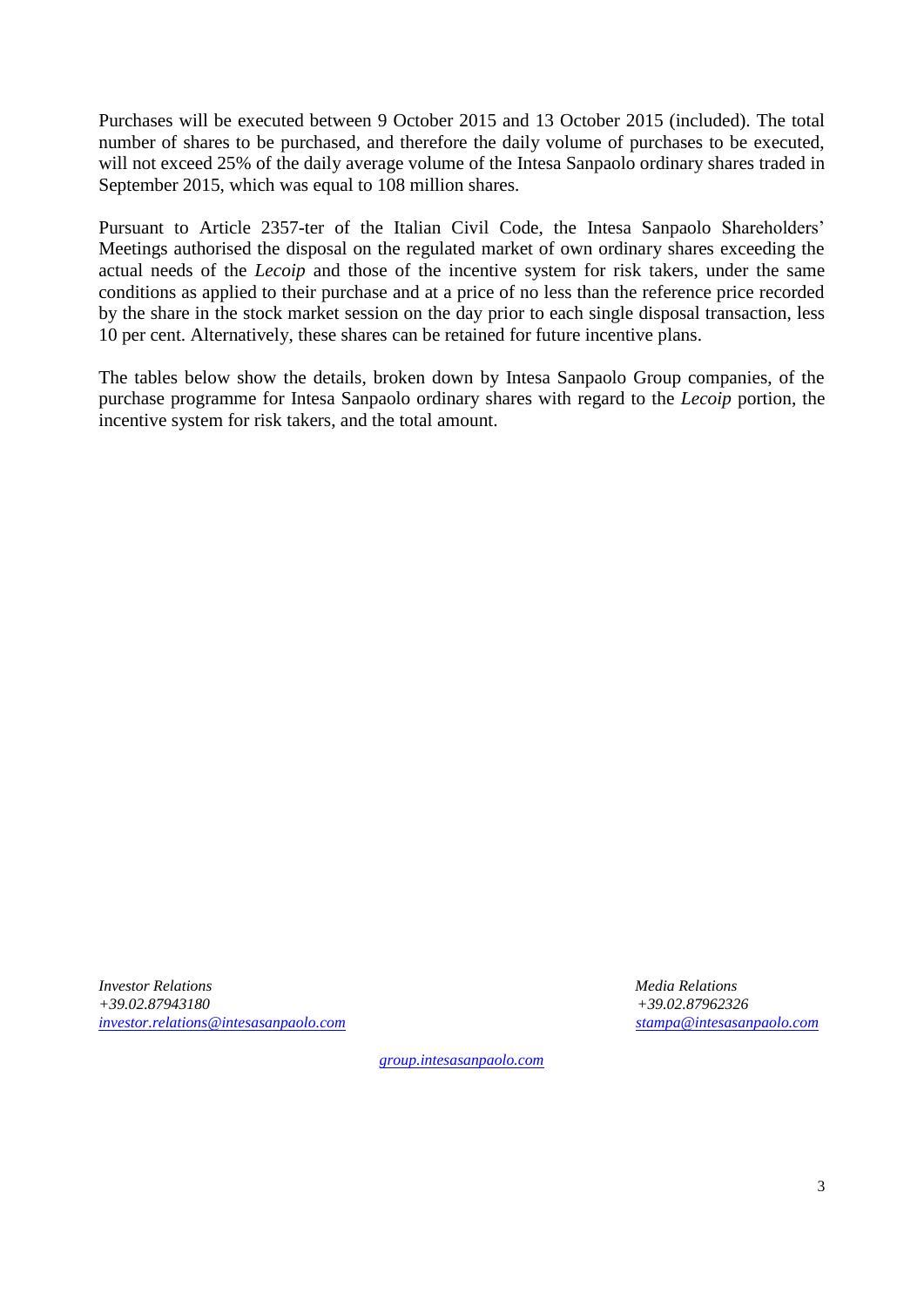#### **PROGRAMME OF PURCHASE OF INTESA SANPAOLO ORDINARY SHARES – LECOIP PORTION COMPANY SHARE NUMBER CORPORATE BODY WITH POWER TO PASS RESOLUTIONS RESOLUTION DATE**

| VUB Banka                             | 939,044 | Shareholders' Meeting     | 27/3/2015 |
|---------------------------------------|---------|---------------------------|-----------|
| Intesa Sanpaolo Bank Romania          | 110.000 | <b>Board of Directors</b> | 23/9/2015 |
| Banka Koper                           | 70.000  | Supervisory Board         | 24/9/2015 |
| Privredna Banka Zagreb                | 750,000 | Management Board          | 19/5/2015 |
| CIB Bank                              | 450,000 | Management Board          | 22/9/2015 |
| Intesa Sanpaolo Card                  | 50.000  | Supervisory Board         | 23/9/2015 |
| <b>VUB Asset Management</b>           | 9.000   | Management Board          | 25/9/2015 |
| <b>CIB Investment Fund Management</b> | 6.000   | <b>Board of Directors</b> | 25/9/2015 |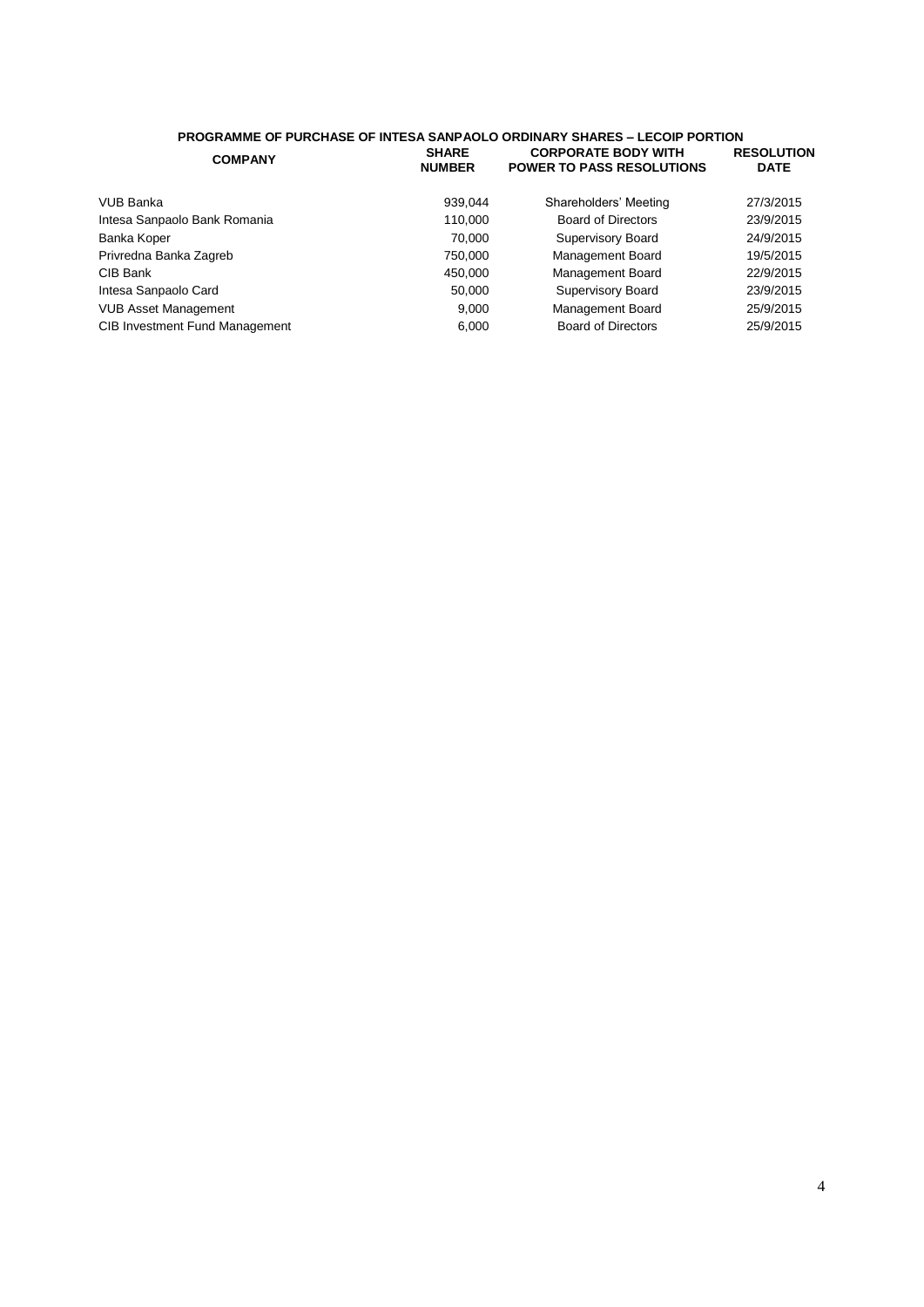| PROGRAMME OF PURCHASE OF INTESA SANPAOLO ORDINARY SHARES - INCENTIVE SYSTEM FOR RISK TAKERS |                               |                                                                |                                  |
|---------------------------------------------------------------------------------------------|-------------------------------|----------------------------------------------------------------|----------------------------------|
| <b>COMPANY</b>                                                                              | <b>SHARE</b><br><b>NUMBER</b> | <b>CORPORATE BODY WITH</b><br><b>POWER TO PASS RESOLUTIONS</b> | <b>RESOLUTION</b><br><b>DATE</b> |
| Intesa Sanpaolo Parent Company                                                              | 2,392,970                     | Shareholders' Meeting                                          | 27/4/2015                        |
| Intesa Sanpaolo Group Services                                                              | 129,419                       | Shareholders' Meeting                                          | 1/4/2015                         |
| Banca IMI                                                                                   | 677.481                       | Shareholders' Meeting                                          | 24/4/2015                        |
| Intesa Sanpaolo Private Banking                                                             | 107,715                       | Shareholders' Meeting                                          | 16/3/2015                        |
| Cassa di Risparmio in Bologna                                                               | 28,938                        | Shareholders' Meeting                                          | 16/3/2015                        |
| Cassa di Risparmio del Veneto                                                               | 19,291                        | Shareholders' Meeting                                          | 12/3/2015                        |
| Cassa dei Risparmi di Forlì e della Romagna                                                 | 18,006                        | Shareholders' Meeting                                          | 21/3/2015                        |
| Banco di Napoli                                                                             | 44,371                        | Shareholders' Meeting                                          | 16/3/2015                        |
| Cassa di Risparmio di Firenze                                                               | 22,186                        | Shareholders' Meeting                                          | 16/3/2015                        |
| Banca Prossima                                                                              | 8,520                         | Shareholders' Meeting                                          | 16/3/2015                        |
| Setefi                                                                                      | 28,938                        | Shareholders' Meeting                                          | 11/3/2015                        |
| Banca Fideuram                                                                              | 151,926                       | Shareholders' Meeting                                          | 16/3/2015                        |
| Fideuram Investimenti                                                                       | 36,173                        | Shareholders' Meeting                                          | 13/3/2015                        |
| Fideuram Vita                                                                               | 15,434                        | Shareholders' Meeting                                          | 9/4/2015                         |
| <b>Eurizon Capital SGR</b>                                                                  | 125,882                       | Shareholders' Meeting                                          | 16/4/2015                        |
| Eurizon Capital S.A.                                                                        | 30,546                        | Shareholders' Meeting                                          | 15/4/2015                        |
| Epsilon                                                                                     | 24,115                        | Shareholders' Meeting                                          | 16/4/2015                        |
| Intesa Sanpaolo Vita                                                                        | 204,035                       | Shareholders' Meeting                                          | 16/3/2015                        |
| Intesa Sanpaolo Assicura                                                                    | 24,115                        | Shareholders' Meeting                                          | 16/3/2015                        |
| Intesa Sanpaolo Life Limited                                                                | 24,718                        | <b>Board of Directors</b>                                      | 14/4/2015                        |
| Banka Koper                                                                                 | 19,402                        | <b>Supervisory Board</b>                                       | 22/4/2015                        |
| Banca Intesa Beograd                                                                        | 73.691                        | Shareholders' Meeting                                          | 21/5/2015                        |
| CIB Bank                                                                                    | 17,164                        | <b>Management Board</b>                                        | 24/4/2015                        |
| Intesa Sanpaolo Banka Bosna i Hercegovina                                                   | 17,179                        | <b>Supervisory Board</b>                                       | 28/4/2015                        |
| Intesa Sanpaolo Card                                                                        | 18,480                        | <b>Supervisory Board</b>                                       | 4/5/2015                         |
| Privredna Banka Zagreb                                                                      | 179,870                       | Management Board                                               | 19/5/2015                        |
| <b>VUB Banka</b>                                                                            | 60,956                        | Shareholders' Meeting                                          | 27/3/2015                        |